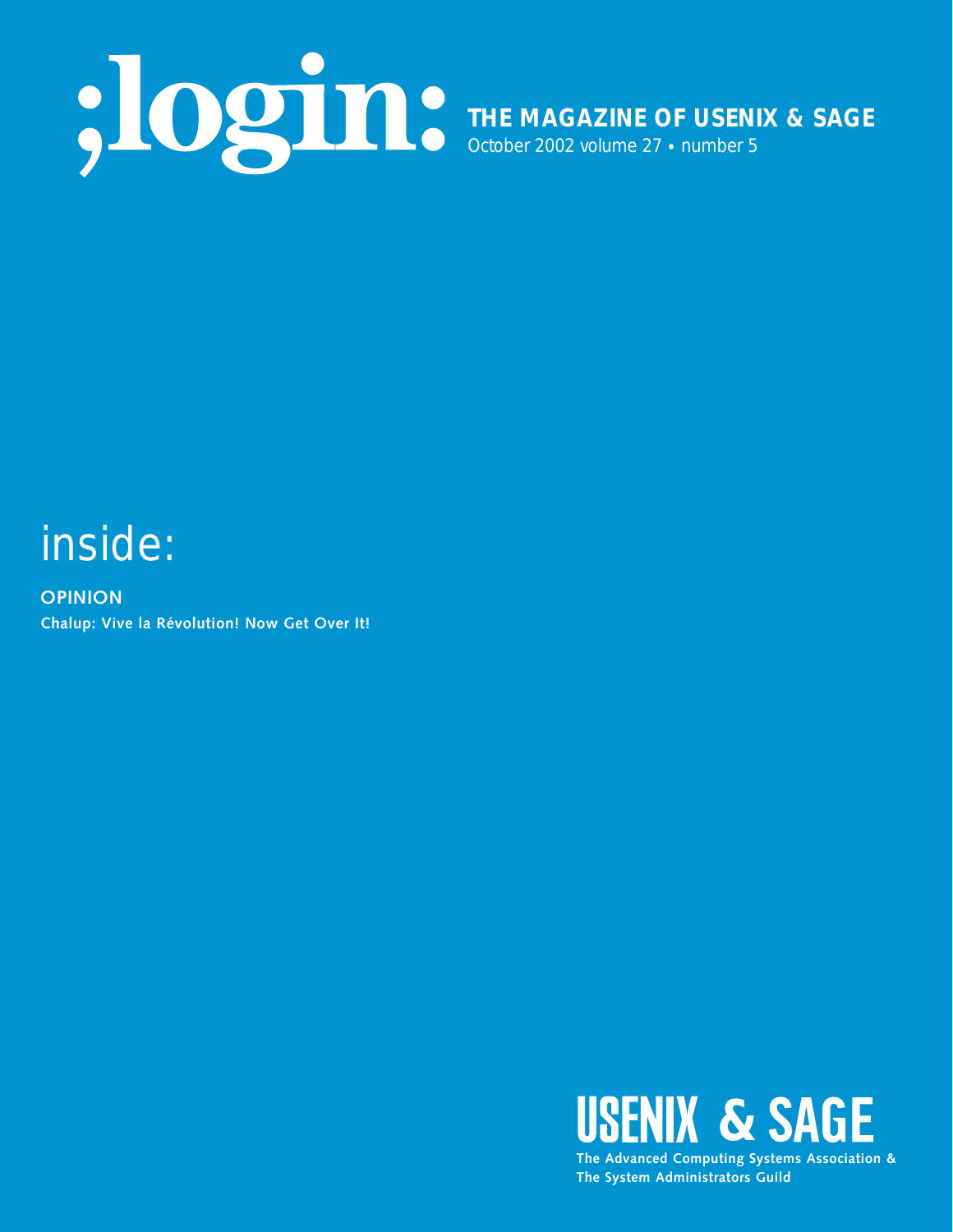# vive la révolution! now get over it!

Let's consider the small-appliance manufacturing industry. I sincerely doubt that anyone goes into that industry expecting to comfortably retire a few decades early by dint of hard work and picking the right company. I also doubt anyone there expects to be lionized in glossy self-referential magazines or considered an "industry elder statesman" for the supreme achievement of starting a can-opener or toaster company and managing not to go out of business for several years.

We need to abandon the fiction of the high-tech industry as "the future." It is not the future. It is merely part of the future, yet another tool in the growing plethora of tools developed by civilization. The revolution is over. Technology won. As technologists, we won. We just may not have realized it yet.

#### **After Enlightenment, Carry Water, Chop Wood**

Now you turn to me with incredulity and say, "How can you say that we 'won' the computer revolution?! For Turing's sake, more people than ever are using Windows, the Internet is full of spam, Congress is passing all these ridiculous laws about stuff they clearly don't grok, and SAGE is still chafing under the iron yoke of USENIX! Okay, maybe that last one isn't the big deal some people make it out to be, but what about the other stuff?!"

To this question I must pose another: what happens when you win a revolution? There are several large-scale effects, of which two are most noteworthy. Firstly, the patriotic militia now must lay down its arms and go back to being shopkeepers, farmers, and draymen. Think of the American Revolutionary War (or Rebellion, with a cordial nod to our neighbors across the Pond). The minutemen who survived went back to what was left of their shops or farms and got back to work. Not very glamorous.

Secondly, and perhaps more applicably, when society-at-large accepts the validity of a general concept, that acceptance is far from complete and universal; it is often without full comprehension and always comes with some highly vocal dissenters. In sports terms, players take the ball and run with it – but probably out of bounds and often along a playing field that looks nothing like what the game's originators imagined. General societal adoption of technology takes "our ball" and goes off to play with it according to larger rules: in particular, with adaptation of technology into more specialized tool sets and re-purposing of technology and technological infrastructure for previously unfeasible uses – including those which we, as de facto technocrats, may feel lack a certain elegance or relevance.

#### **Which Came First: The Goose or the Golden Egg?**

To make matters more confusing, our technological revolution has largely become conflated with a minor economic "revolution" – in the old-fashioned sense of "a turn of the wheel." The economic boom cycle came to be considered part and parcel of the technological progression. The success of the technology boom cycle was the widespread normalization of an unprecedented level of technological sophistication. Today's high school kids tweaking their Doom skins have more power to do graphics visualization than the entire MIT astrophysics department had in 1981. Wow. The guy on the street doesn't think twice about this anymore. Double wow. To us it seems to matter that the kid may be running Windows instead of Linux, but in the larger context, the victory is that he or she is using a sophisticated tool and not thinking about

#### **by Strata R. Chalup**

President, VirtualNet. Starting as a Unisys 68K admin in 1983, Strata Chalup is now an IT project manager but allegedly has retained human qualities. Her mixed home network (Linux, Solaris, Windows) provides endless opportunties to stay current with handson tech.

*strata@virtual.net*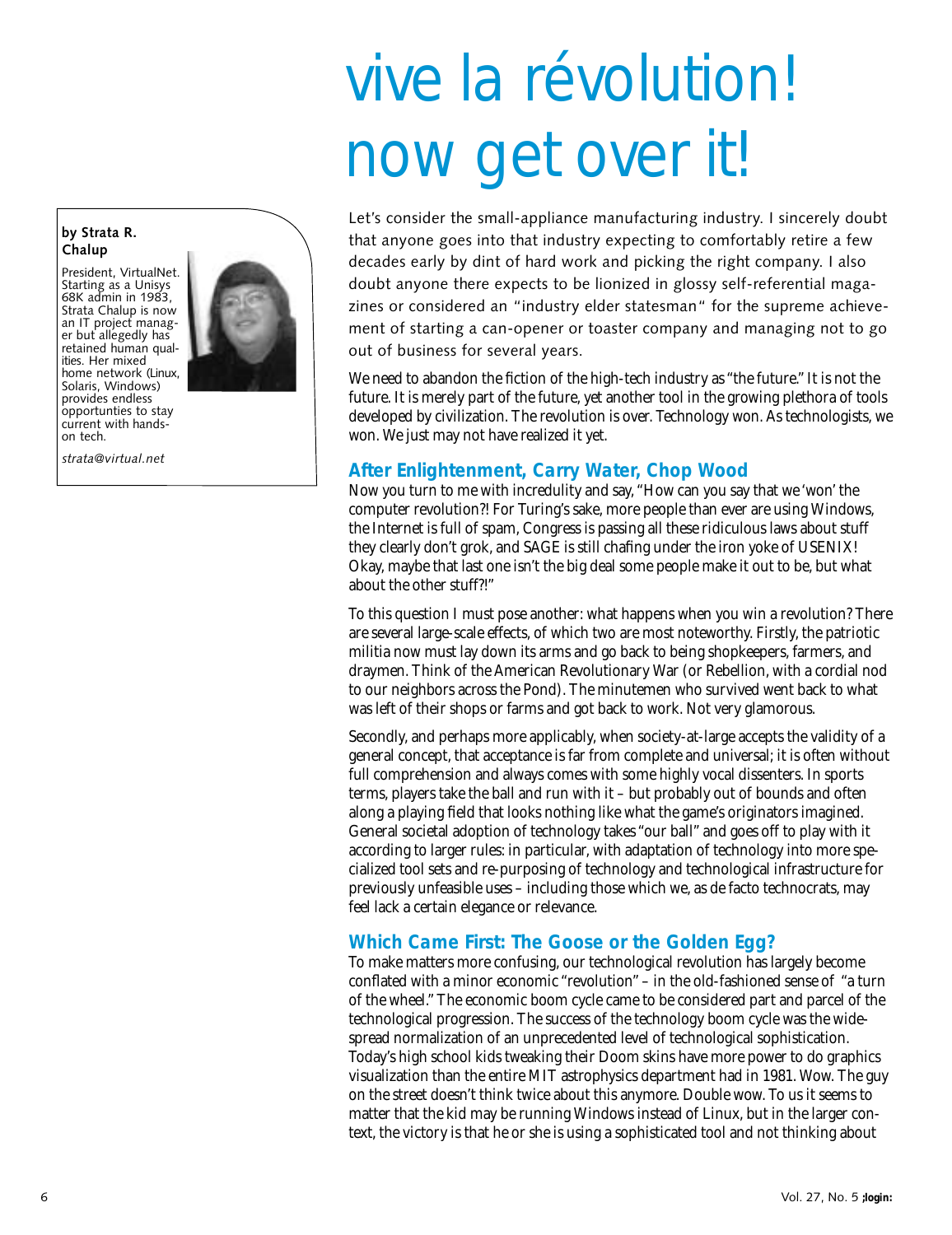OS or hardware issues at all. Let's not forget the forest as we argue about which trees are better, and which types of woodlot management are best.

Did you know that not only your box-o-hardware but your OS and your applications are now commodity items? Why do you think Microsoft wants to turn on system auditing with mandatory updates in Windows 2000 (SP 3, read the EULA) or application licensing in XP? Commodity, commodity, commodity. Applications are just conduits for file formats, which in turn are just a convenient box with handles around *content*. "Pththt!" you say. "Content is king? Been there, done that, no market in it." Not quite true – there's no content market with pie-in-the-sky valuations that will catapult a company to stardom. What there is, instead, is a vast and insatiable long-term income stream. The big companies are spending millions twisting our legislative structure to support this income stream, this multi-billion-dollar market for those who aggregate intellectual property rights and copyrights to content.

Day-to-day technology is rapidly becoming merely a conduit to deliver content to those who require it. This mirrors the business world, where technological applications have been largely harnessed to make existing business processes easier. Everyone who has used it has a Meeting Maker™ horror story, yet for the corporation overall it still makes a positive difference. The success of the PDA is largely rooted in synchronization, and could not come to fruition until there was enough electronic infrastructure carrying out business processes that there was something on the other end to synchronize *to*.

#### **I Will Gladly Pay You Tuesday for a Hamburger Today**

This brings us to another key point. What many of us in the technology field tend to forget is that technology has everyday value only when it is *applied*. Further, Moore's Law gives technology something of the nature of a perishable good or even a service. This may seem counterintuitive, given the tangible nature of a rackmounted box stuffed with hard drives and application servers. The economics of perishable goods and of services are rather well understood. Empty hotel rooms are not bankable. The high prices with which we are familiar, and upon which empires were built, came largely from relative scarcity of technology applied in the right place at the right time. When you just *had* to have a 100GB RAID 5 file system to support your e-commerce application, and the server box only had so many disk drive slots, a 10GB 9600 rpm drive was priceless. Especially when time to market was perceived as *the* most critical factor, and a dozen other dot-com companies were trying to pry the same pallet of instock drives out of your local vendor's warehouse. What if there weren't a dozen other companies trying to buy the same drives? Or fast-forward six months to a year, when the same dollars buy you a 30GB drive. Those 10GB drives sitting on the shelf still cost the same to produce but their dollar value has dropped. Yet we consistently see business plans that insist that the price should have nothing to do with the current situation, and that the "value" of the drives is \$whatever.

This is an understandable, yet common, mistake. I had hopes that an MBA and a little bit of history would have proven more of a deterrent. Most of us think of technology prices as intrinsic rather than situational. The cost of manufacturing technically does not include research and development, despite our vendor's sales team's assurances to the contrary. Hence the thriving clone markets and the profitability therein. They're not building empires, but they're paying salaries and staying in business. It's a brave new world to the people who entered the workforce in the late '80s, but it's "back to reality" for the rest of us. In my most cynical moments I think that the industry will

### Technology has everyday value only when it is *applied*.

● **OPINION**